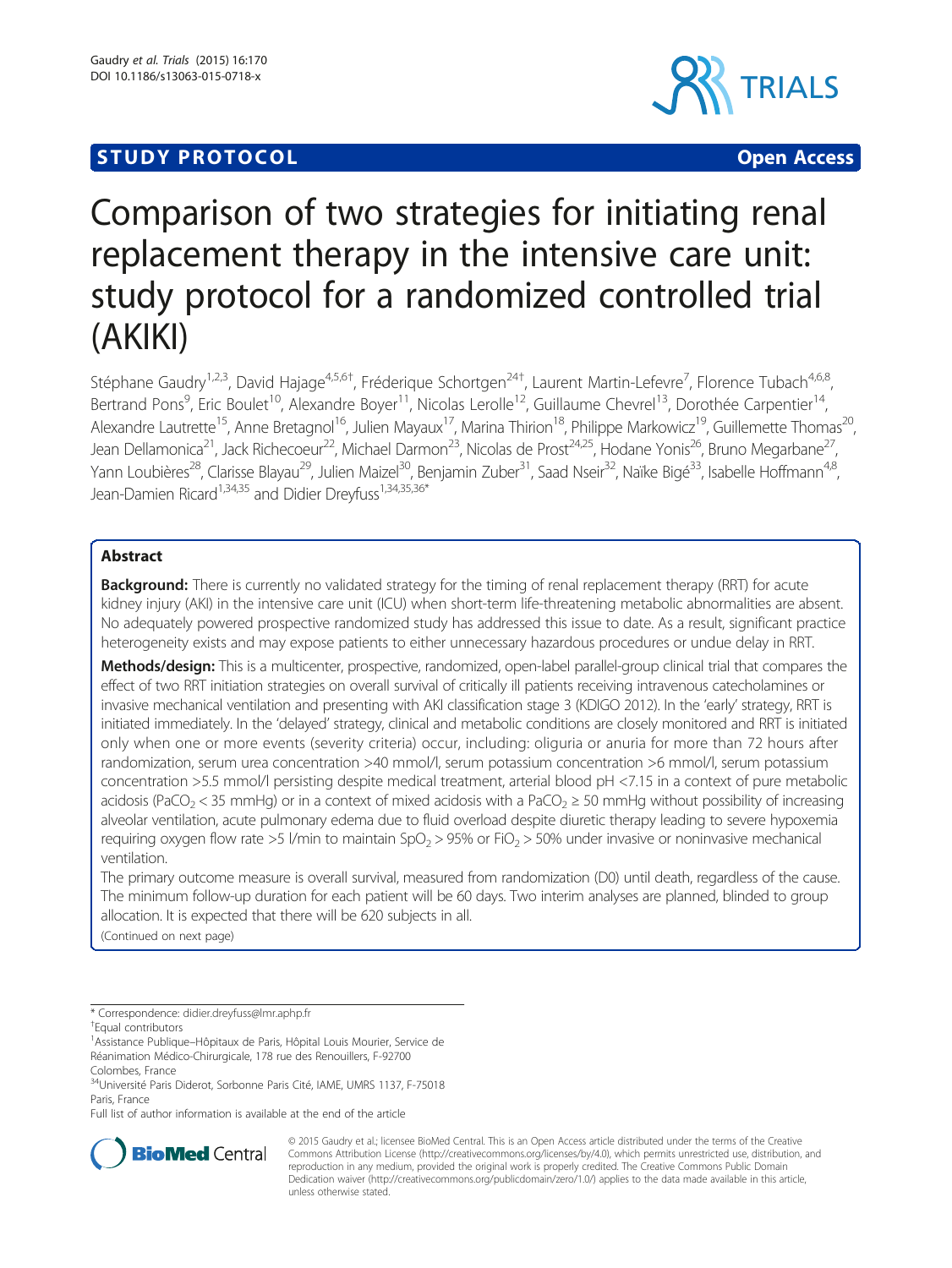## (Continued from previous page)

Discussion: The AKIKI study will be one of the very few large randomized controlled trials evaluating mortality according to the timing of RRT in critically ill patients with AKI classification stage 3 (KDIGO 2012). Results should help clinicians decide when to initiate RRT.

Trial registration: ClinicalTrials.gov [NCT01932190](https://clinicaltrials.gov/ct2/show/NCT01932190?term=dreyfuss&rank=1).

Keywords: Acute kidney injury, Critical care, Renal replacement therapy, Treatment outcome

## Background

Acute kidney injury (AKI) is common in intensive care unit (ICU) patients [[1-3](#page-7-0)]. Despite progress in symptomatic management of AKI and technical advances in renal replacement therapy (RRT) techniques [\[4](#page-7-0)], mortality remains very high (50 to 60%) [\[5](#page-7-0)].

Life-threatening metabolic complications, such as severe hyperkalemia or overload pulmonary edema responsible for refractory hypoxemia, are accepted indications for RRT during AKI [\[6,7\]](#page-7-0). In contrast, the accumulation of uremic or other putative toxins has not been shown to be a risk factor per se for mortality in AKI and cannot be used as a reliable indication for RRT. Similarly, severe gastrointestinal bleeding, a classical complication of AKI, has almost disappeared during AKI for multiple reasons (better management of infection and shock, prophylaxis with inhibitors of gastric acid secretion) [[8,9](#page-7-0)].

Although many authors and experts favor early RRT [[10](#page-7-0)-[12](#page-7-0)], some hypothesized that too early an RRT initiation might be harmful [[13,14](#page-7-0)]. Several studies have recently suggested that delaying or even avoiding RRT could benefit patients with AKI [[15,16](#page-7-0)]. These uncertainties result in significant practice heterogeneity [[17](#page-7-0)], making a randomized controlled trial on the timing of RRT initiation not only ethically justified but also desired by many clinicians.

To the best of our knowledge, only one such large randomized controlled study is ongoing [\[18](#page-7-0)], while another is due to start in the near future [[19](#page-7-0)].

The Artificial Kidney Initiation in Kidney Injury (AKIKI) trial is a multicenter randomized controlled trial comparing the effects of an 'early' RRT initiation strategy with a 'delayed' strategy on overall survival of critically ill patients (invasive mechanical ventilation or catecholamine infusion).

## Methods/design

#### Design and settings

The AKIKI study is a prospective, multicenter, open-label, two-arm randomized study. This study is conducted of patients receiving invasive mechanical ventilation or catecholamine infusion who have AKI classification stage 3 (KDIGO 2012) [\[20](#page-7-0)]. An 'early' strategy where RRT is initiated immediately after randomization will be compared with a 'delayed' strategy, where RRT is initiated only if one or more 'severity' (potentially life-threatening complications of AKI) criteria occur. These criteria are:

- Oliguria or anuria for more than 72 hours after randomization,
- Serum urea concentration >40 mmol/l,
- Serum potassium concentration >6 mmol/l,
- Serum potassium concentration > 5.5 mmol/l persisting despite medical treatment (bicarbonate or glucose-insulin infusion),
- $\bullet$  pH <7.15 in a context of pure metabolic acidosis  $(PaCO<sub>2</sub> < 35$  mmHg) or in a context of mixed acidosis with  $PaCO<sub>2</sub> \ge 50$  mmHg without possibility of increasing alveolar ventilation,
- Acute pulmonary edema due to fluid overload leading to severe hypoxemia requiring oxygen flow rate >5 l/min to maintain  $SpO<sub>2</sub>$  > 95% or  $FiO<sub>2</sub>$  > 50% in patients already undergoing invasive or noninvasive mechanical ventilation and despite diuretic therapy.

Patients have to be adequately resuscitated (fluid and or catecholamine infusion) before potential inclusion; this is to avoid enrolling patients with rapidly reversible renal failure and to allow clinician to diagnose acute tubular necrosis with reasonable accuracy.

## Ethical aspects

The study protocol and information forms were approved by the ethical committee of the French Society of Intensive Care Medicine (Société de Réanimation de Langue Française, approval number CE SRLF 13–005) and by the competent French legal authority (Comité de Protection des Personnes d'Ile de France VI, Groupe Hospitalier Pitié Salpêtrière; registration number: 2013- A00765-40; date of approval 29 May 2013).

Patients are informed orally and provided with a written document about the AKIKI study by the investigators. By French law, written informed consent is not required, as the standard of care encompasses both study interventions. As already mentioned, patients or surrogates are informed about the trial and their right to refuse participation. If the patient is unable to receive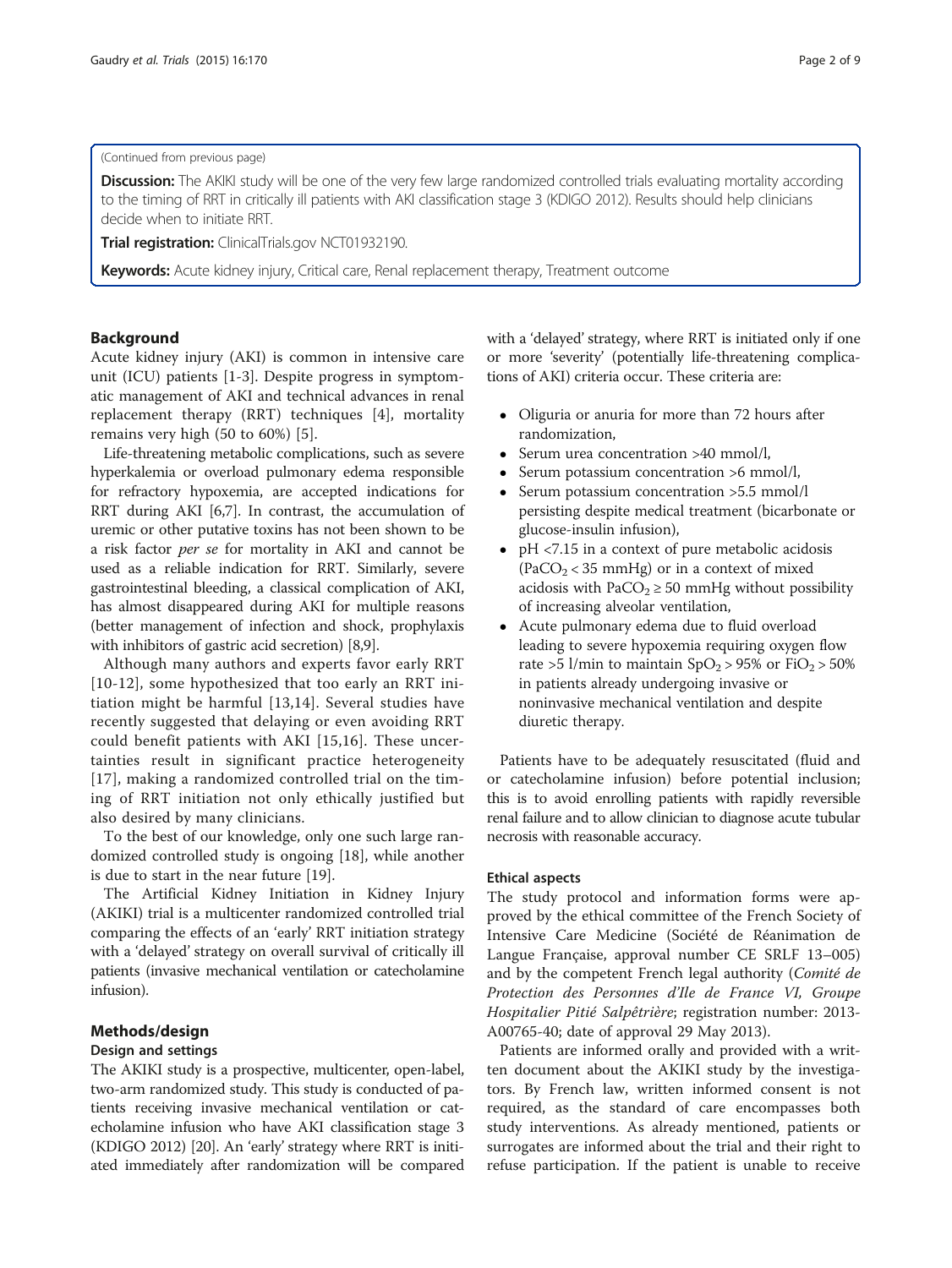appropriate information, decision is made by a substitute decision maker. Patients who are eligible but incapable of receiving information and for whom a substitute decision maker is not available may be randomized through a process of deferred information. They are informed about participation as soon as their clinical status allows.

#### Participating intensive care units

A total of 31 French ICUs are participating in the study. All study sites have medical and paramedical teams who are experienced in the field of RRT. Because data in the literature fail to suggest a conclusion on a definite benefit of one RRT modality over another (intermittent hemodialysis or continuous techniques), the choice of RRT modality is left to the team's discretion depending on their usual practice. In each study site, RRT prescription and monitoring are standardized according to the French national guidelines from panel experts [[21](#page-7-0)].

#### Study population

Eligible patients are adults (≥18 years) hospitalized in study ICUs with AKI compatible with the diagnosis of acute tubular necrosis in a context of ischemic or toxic aggression and receiving invasive mechanical ventilation or catecholamine infusion. To be randomized, patients must fulfill at least one of the three following criteria: serum creatinine concentration > 354 μmol/l or greater than three times the baseline creatinine level, anuria (urine output <100 ml) for more than 12 hours, oliguria (urine output <0.3 ml/kg/h or  $<500$  ml/day) for more than 24 hours. These three criteria represent stage 3 of the KDIGO classification [[20](#page-7-0)].

## Patients presenting with one of the accepted indications for immediate RRT (severity criteria) at baseline assessment are not included

## Other non-inclusion criteria are pre-existing severe chronic renal failure (defined by creatinine clearance < 30 ml/min); patients already included in the study; patients with inclusion criteria already present for more than 5 hours (to avoid delayed inclusions); AKI caused by urinary tract obstruction, renal vessel obstruction, tumor lysis syndrome, thrombotic microangiopathy, or acute glomerulopathy; poisoning by a dialyzable agent; Child C liver cirrhosis; cardiac arrest without awakening; moribund state (patient likely to die within 24 h); patient having already received RRT for the current episode of AKI; extracorporeal lung or circulatory assistance; patients included in another clinical study of a RRT technique.

All patients treated with invasive mechanical ventilation or catecholamine infusion with AKI of a lesser degree than stage 3 of KDIGO classification are screened for eligibility by the physicians and clinical research nurses around the clock and 7 days a week. Reasons for non-inclusion of all eligible patients are collected.

#### Randomization

Eligible patients are consecutively randomly allocated to one of the two study treatment arms, termed 'early' and 'delayed' RRT strategies. Randomization and concealment are achieved using a centralized, secure, computergenerated, interactive, web-response system accessible from each study center. The randomization is balanced by blocks of variable and undisclosed size and stratified on the center. Before randomization, the presence of the inclusion criteria and the absence of the non-inclusion criteria are verified. The randomization day is the study day zero (D0).

#### Study interventions

The study protocol and both arms of randomization are detailed in Figure [1](#page-3-0).

When indicated (allocation to early RRT strategy or occurrence of at least one severity criterion in patients allocated to delayed RRT strategy), RRT is initiated as quickly as possible.

As already explained, the choice of RRT modality is left to the study site's discretion. Several RRT modalities can be used in the same patient, according to the attending physician's indication. The duration of and interval between sessions, and device settings and modality of anticoagulation are left to the investigator's discretion.

Clinical and biological parameters are monitored, to detect and treat any complication directly (hyperkalemia, metabolic acidosis, pulmonary edema) or indirectly (bleeding, infection, thrombosis…) related to AKI or RRT.

#### 'Early' RRT strategy

Renal replacement therapy is initiated within 6 hours after documentation of AKI stage 3 of KDIGO classification. The timing of the initiation is recorded and RRT is continued until criteria for cessation are observed.

#### 'Delayed' RRT strategy

Renal replacement therapy is initiated only if one or more of the severity criteria occur. When required, RRT is performed with the same modalities and stopped according to the same criteria as for the 'early' RRT strategy.

## Criteria for RRT cessation

Discontinuation of RRT is contemplated if spontaneous diuresis is ≥500 ml per 24 h, and highly recommended if diuresis is >1000 ml per 24 h without diuretic administration or  $\geq 2000$  ml/24 h in patients receiving diuretics.

Cessation of RRT is mandatory if diuresis is present and serum creatinine level decreases spontaneously.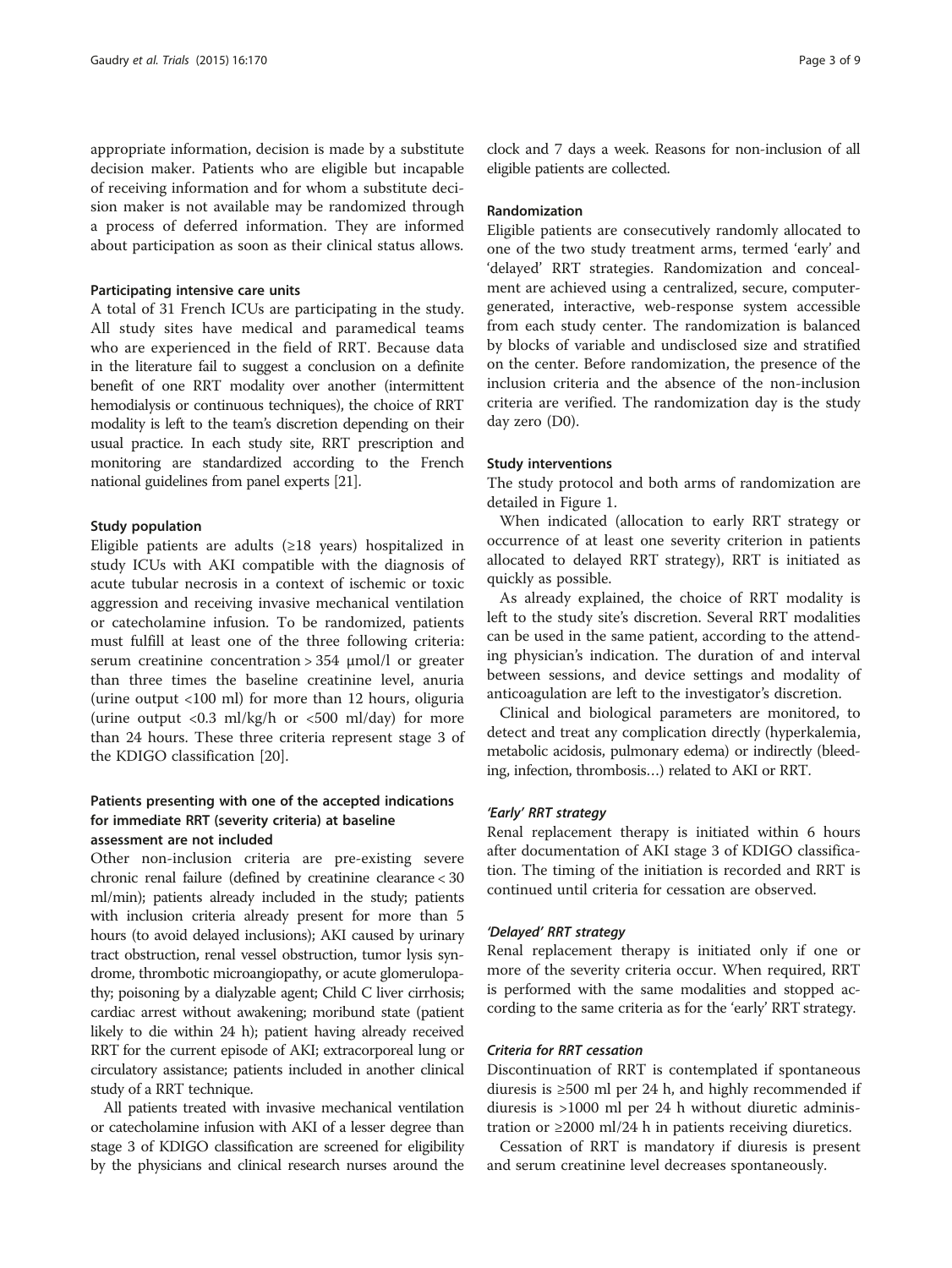<span id="page-3-0"></span>

#### Criteria for RRT resumption

In the absence of sufficient renal function recovery to achieve a spontaneous decrease in creatinine level or of a diuresis greater than 1000 ml/24 h without diuretics (or greater than 2000 m l/24 h under diuretics), RRT is resumed.

## Authorized treatments (whatever the arm randomization) Pharmacological prevention of gastrointestinal bleeding

Given the risk factors for digestive bleeding in this population (mechanical ventilation or catecholamine infusion in patients with severe AKI), and in the absence of consensus on this issue in available guidelines, the protocol recommends the use of a proton pump inhibitor.

## Use of diuretics

Diuretics should only be used for the treatment of obvious sodium and fluid overload in patients whose diuresis is ≤500 ml per 24 h.

Use of sodium polystyrene sulfonate and isotonic sodium bicarbonate administration will be left to the clinician's discretion.

Fluid therapy, including red blood cell transfusion, is left to the investigator's discretion.

The use of hydroxyethyl starch solutions is discouraged.

## Data collection and follow-up

## At day zero (D0)

Demographic data and medical history, including the current clinical history with the reason for ICU admission, Simplified Acute Physiology Score III and Sequential Organ Failure Assessment score will be collected. Potential exposure to nephrotoxic agents (for example, aminoglycosides or contrast agents) will be documented. Details of treatments including mechanical ventilation (and its settings), fluid therapy, catecholamine and anticoagulant administration are recorded.

Laboratory tests include determination of serum (and urine if diuresis is present) electrolyte levels, serum glucose level, urea and creatinine concentration, arterial blood gas content, and liver and muscle enzyme concentrations. No renal failure marker identification (such as neutrophil gelatinase-associated lipocalin) is planned because the clinical usefulness of these markers in routine care has not yet been demonstrated [\[19\]](#page-7-0).

Baseline (that is, before occurrence of AKI) serum creatinine concentration will be recorded. Baseline serum creatinine concentration will be determined from either the results of a measurement in the 12 months preceding the ICU stay or estimated using the Modification of Diet in Renal Disease Study Group formula [[22](#page-8-0)]. As a special case, if serum creatinine concentration was measured more than 12 months before admission, the baseline level will be considered as the higher of the two estimates (former serum concentration or that computed using the Modification of Diet in Renal Disease formula).

#### From D1 to D28

The same biological data as collected at inclusion will be recorded according to clinical indication for routine care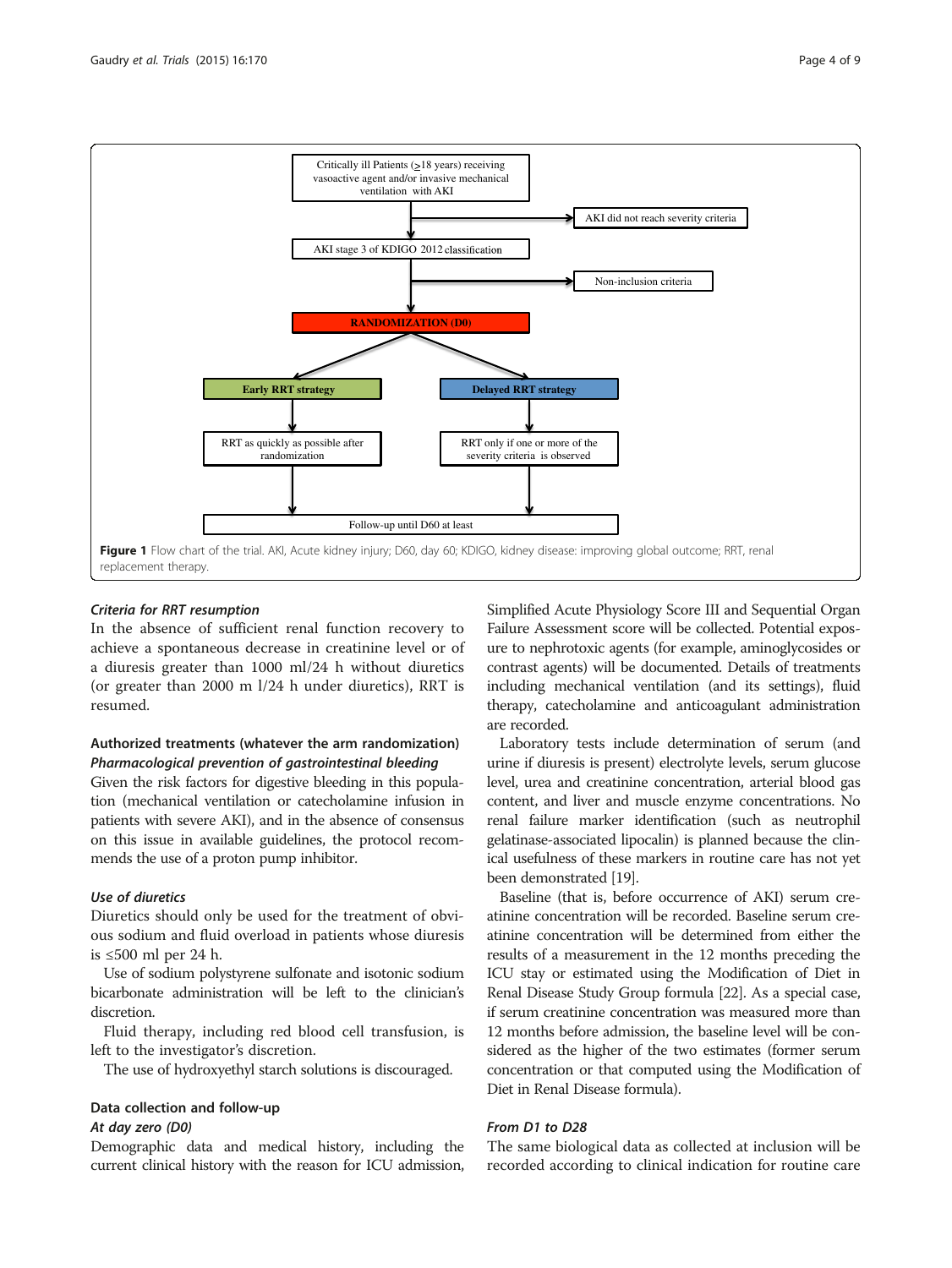until discharge from the ICU, day 28 in the ICU, or death in the ICU. A search for infection (including catheter-related infection) or complications related to RRT or AKI will be carried out according to routine care procedures. The Sequential Organ Failure Assessment score will also be calculated at D3, D7, D14, D21, and D28.

#### At D60

Vital status (alive or dead) and duration of hospital and ICU stay will be recorded. Details and timings of patient follow-up are summarized in Table 1.

## After D60

Vital status and dialysis dependency will regularly be updated for each patient until the end of the study (that is, day 60 after inclusion of the last patient).

#### Organization of the trial

#### Funding and support

The AKIKI trial is promoted by the Assistance Publique - Hôpitaux de Paris and supported by a grant from the French Ministry of Health (Programme Hospitalier de Recherche Clinique 2012; AOM12456).

#### Table 1 Flowchart of patient follow-up

|                                                                         | D0<br>inclusion | Daily from<br>D1 to D28                 | D <sub>28</sub> | D60 |
|-------------------------------------------------------------------------|-----------------|-----------------------------------------|-----------------|-----|
| Inclusion and exclusion<br>criteria                                     | X               |                                         |                 |     |
| Demographic data and<br>history                                         | x               |                                         |                 |     |
| Clinical assessment                                                     | x               | X                                       |                 |     |
| Laboratory tests                                                        | x               | x                                       |                 |     |
| Baseline creatininemia                                                  | x               |                                         |                 |     |
| Simplified Acute Physiology<br>Score III                                | X               |                                         |                 |     |
| Sequential Organ Failure<br>Assessment                                  | x               | D3, D7,<br>D14, D21,<br>D <sub>28</sub> |                 |     |
| Mechanical ventilation                                                  | x               | x                                       |                 |     |
| Treatment with catecholamines                                           | x               | x                                       |                 |     |
| Renal replacement therapy<br>initiation                                 | x               | X                                       |                 |     |
| Renal replacement therapy<br>technique used                             | x               | x                                       |                 |     |
| Complications of renal<br>replacement therapy<br>or acute kidney injury |                 | x                                       |                 |     |
| Total cost of renal<br>replacement therapy                              |                 |                                         |                 | x   |
| Duration of stay in intensive<br>care unit or hospital                  |                 |                                         | x               | x   |
| Alive or dead status                                                    |                 |                                         | X               | x   |

#### Coordination and implementation of the trial

Each medical and paramedical team in the 31 participating ICUs were trained in the protocol and data collection using an electronic case-record form during formal meetings prior to screening and inclusion. The electronic case-record form was developed with CleanWEB $^{TM}$ , a centralized, secure, interactive, web-response system accessible from each study center, provided and managed by Telemedicine Technologies.

Local physicians and clinical research assistants in each participating ICU are responsible for daily screening and inclusion of patients, compliance with protocol, availability of data requested for the trial and completion of the electronic case-record form. In accordance with French law, the electronic case-record form and database were validated by appropriate committees (Comité Consultatif sur le Traitement de l'Information en matière de Recherche dans le domaine de la Santé; Commission Nationale de l'Informatique et des Libertés).

#### Interim analysis

Two interim analyses by an independent data safety and monitoring board are planned after the occurrence of 90 and 180 deaths. The data safety and monitoring board will be blinded to allocation of groups and may decide premature termination of the study. The board consists of one methodologist, one nephrologist, and two intensivists. Data are blindly analyzed but unblinding is possible on request of the data safety and monitoring board. An extraordinary meeting may be requested by the principal investigator or the methodologist, in the case of unexpected events that might affect continuation of the protocol.

#### Blinding

Given the nature of the interventions, physicians, nurses, and patients cannot be blinded for the randomized interventions. Lack of blinding is, however, partially counterbalanced by the objective nature of the primary outcome measure [\[23\]](#page-8-0). The analysis will be blinded to allocation of groups.

## Study outcomes

## Primary endpoint

The primary endpoint measure is the overall survival. Overall survival is measured from the randomization date (D0) until death, regardless of the cause. For patients discharged alive, information on the primary endpoint measure will be collected by a telephone call to the patient's home or by a conversation with the physician in charge, if the patient is still in a care facility. The minimum follow-up duration for each patient will be 60 days. The status (alive or dead) of patients lost to follow-up before the planned follow-up duration will be checked by obtaining their birth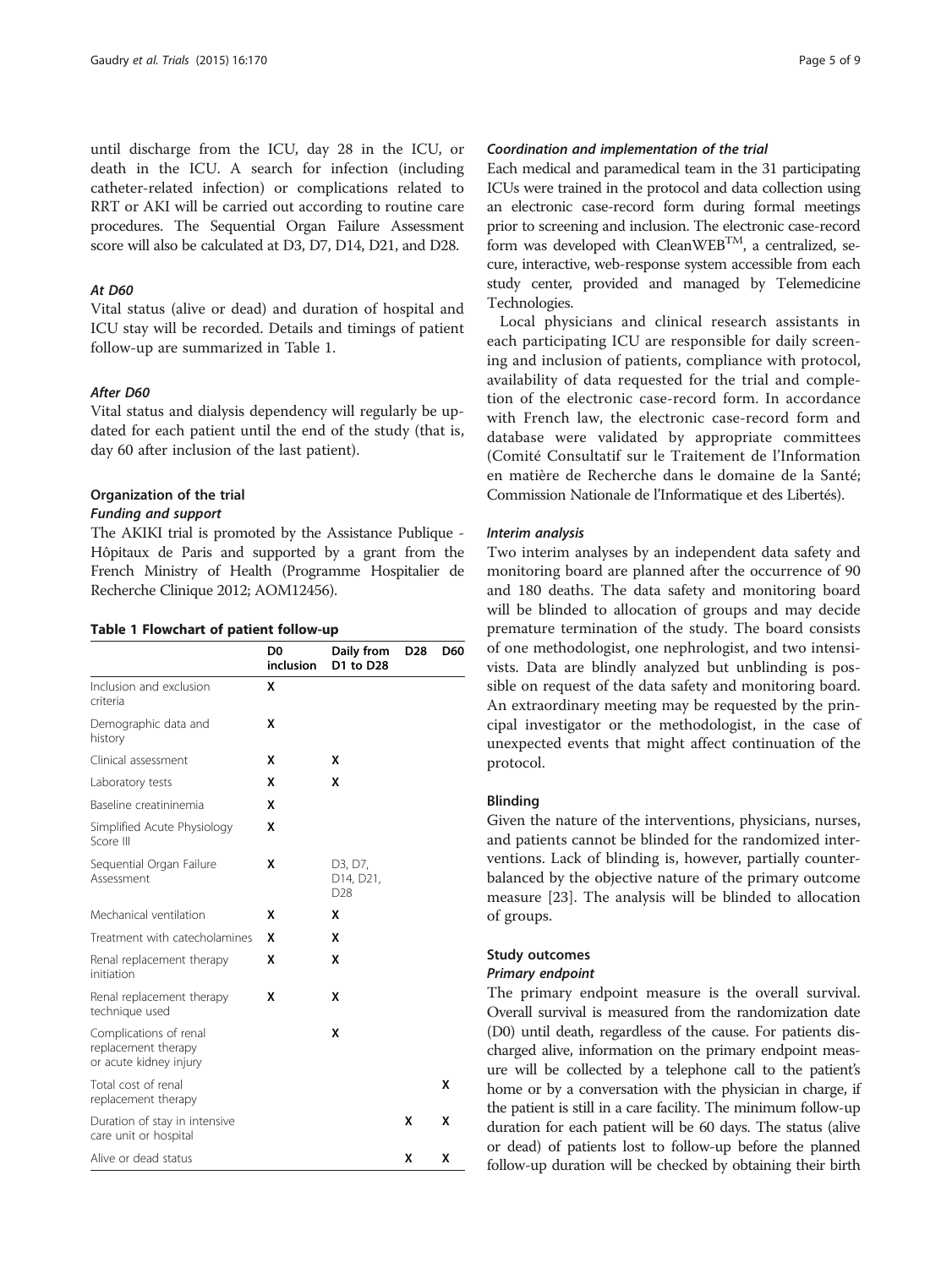certificate (eventual demise is indicated in this official document) from the City Hall of their city of birth (French law allows anyone to ask for such certificate). Patients for whom vital status remains unknown at D60 (a rare occurrence) or who are still alive at the end of their follow-up period will be censored at the last date to which their health status has been documented.

#### Secondary endpoints

Secondary endpoint measures are the percentage of patients receiving RRT at least once in the 'delayed' RRT strategy arm (compared with the 100% of patients in the 'early' strategy); the number of RRT sessions per patient (analyzing living and dead patients separately); the time between randomization (D0) and RRT initiation; the time between observation of at least one of the severity criteria (which mandates RRT in the delayed strategy) and RRT; the time to RRT weaning; the number of days alive without RRT (between D0 and up to D28); the time between D0 and the first RRT and between the last RRT and D60; the number of dialysis catheter-free days between D0 and D28; the rate of adverse events potentially related to AKI or RRT (including: (a) hemorrhage requiring red blood cell transfusion or surgical procedure, (b) thrombocytopenia (<100,000 platelets/mm<sup>3</sup>), (c) thrombosis of a large venous axis diagnosed by Doppler ultrasonography, (d) hypokalemia (defined as serum potassium concentration < 3 mmol/l), (e) hypophosphatemia (defined as a serum phosphate concentration < 0.6 mmol/l), (f) hyperkalemia (>6.5 mmol/l), (g) cardiac rhythm disorders (ventricular tachycardia, ventricular fibrillation, torsades de pointes or a new episode of atrial fibrillation requiring medical treatment or external electric counter shock); the number of days alive without mechanical ventilation between D0 and D28; the rate of nosocomial infections (bloodstream, lung and catheters and unexplained bacteremia or fungemia); the number of days alive without vasopressors between D0 and D28; the progression of organ failures assessed using the Sequential Organ Failure Assessment score; the duration of stay in the ICU and in hospital generally (limited to D60); the survival rate at D28; the proportion of patients with treatment limitations (withholding or withdrawal); and the total cost of RRTrelated consumables between D0 and D28 (catheters, solutions for RRT, membranes, and circuitry).

## Statistical methods

#### Sample size calculation

The aim of this study is to demonstrate a difference in outcome between two therapeutic strategies. Our primary hypothesis is that the 'delayed' RRT strategy might be beneficial to patients with AKI. The sample size calculation is based on the primary endpoint measure: overall survival.

The expected mortality of patients included in this type of studies may be estimated at around 55%, according to the literature [[2](#page-7-0)[,24-26](#page-8-0)]. Indirect evidence from retrospective studies [\[13,16\]](#page-7-0) suggests that a 15% decrease in mortality can be expected with delayed indication for RRT (the reasons for this are explained in the discussion section).

To demonstrate a 14% decrease in mortality (from 55 to 41%, corresponding to a relative reduction in the risk of mortality by 1.5 in the 'delayed' RRT strategy arm, assuming exponential survival), a total of 546 subjects (273 per group) should be randomized to provide a study power of 90%, with an alpha risk of 5% between both treatments (bilateral formulation).

#### Interim analyses

Two blind and independent interim analyses (making a total of three analyses) are planned in this study. Interim analyses will be conducted after the observation of 90 and 180 deaths.

To maintain an overall type I error rate of 5%, the significance level of each analysis is adjusted, using the O'Brien & Fleming approach of group sequential analysis [[27](#page-8-0)]. To maintain a power of 90%, this approach provides an increase in the planned number of subjects required for a single analysis; that is, 560 subjects instead of 546. Table 2 describes the number of events required for each analysis, the planned number of subjects and the significance levels applied for testing (with due correction).

#### Total planned sample size

To take into account a potential loss to follow-up of about 10%, it is expected that a total of 620 subjects will be enrolled in this study.

#### Methodology of the statistical analysis

A patient follow-up chart will describe the number of eligible patients and the number of patients actually included (total and per arm).

For each group and at each assessment date, qualitative variables will be described as number and percentage, and quantitative variables as number, mean, and standard

## Table 2 Number of deaths, expected number of subjects, and significance level of testing at each preplanned analysis of the primary outcome

|                   | Number of<br>deaths | <b>Expected number</b><br>of subjects | Significance<br>level a |
|-------------------|---------------------|---------------------------------------|-------------------------|
| Single analysis   | 263                 | 546                                   | 5%                      |
| Interim analyses: |                     |                                       |                         |
| First analysis    | 90                  | 187                                   | 0.15%                   |
| Second analysis   | 180                 | 373                                   | 1.81%                   |
| Final analysis    | 270                 | 560                                   | 4.37%                   |

\* To take into account a potential loss to follow-up of about 10%, it is planned to include a total of 620 subjects in the study.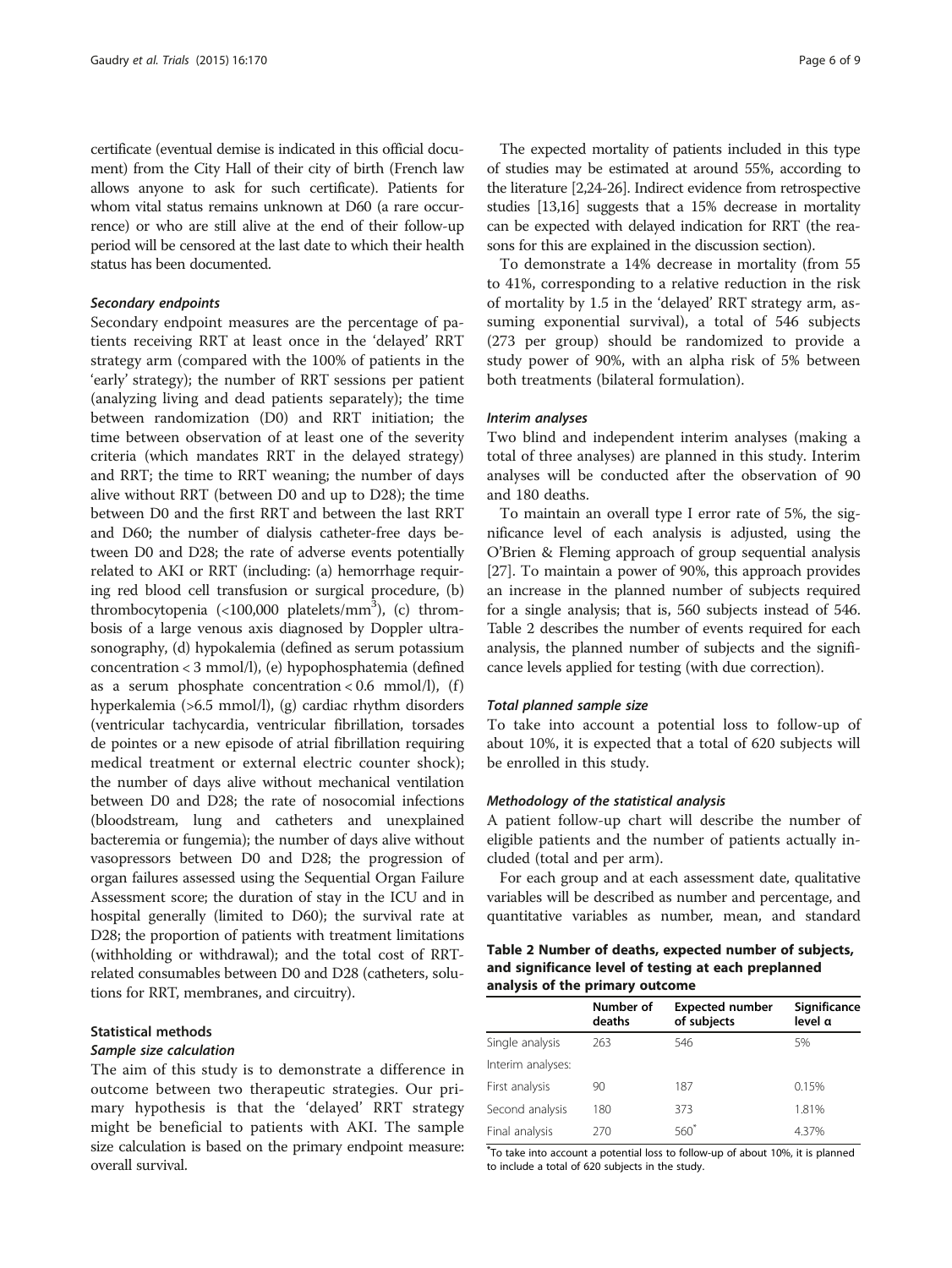deviation. Quantitative variables with skewed distribution will be presented as median and interquartile range (25th percentile to 75th percentile).

#### Analysis of the primary endpoint

The overall survival (primary endpoint), estimated using the Kaplan-Meier method, will be analyzed in the intention-to-treat population.

Regarding the comparison of the survival between the 'early' and 'delayed' arms, the assumptions are: H0: Relative risk (RR) = 1 and H1:  $RR \neq 1$ . This comparison will be based on the log-rank test.

For the first and second interim analyses, this test will be performed at an alpha risk of 0.15% and 1.81%, respectively. If the test is significant, the null hypothesis will be rejected and it will be concluded that there is a difference in overall survival between strategies. The inclusion of patients in the study will then be terminated early.

If the inclusion has not been terminated after the two planned interim analyses, the final analysis will be performed when 620 patients will be included, after the 60 days of follow-up of the last included patient. This analysis will be performed at an alpha risk of 4.37%.

All these tests will be performed with a bilateral formulation.

#### Other analyses

Categorical variables will be compared using the  $\chi^2$  or Fisher's test, as appropriate. Continuous variables will be compared using Student's  $t$  test or the Wilcoxon test, as appropriate.

The analysis of the overall survival will be adjusted for important stratification and prognostic factors using a multivariate analysis (Cox model). The adjustment factors will include: baseline Simplified Acute Physiology Score III, RRT technique used, treatment with catecholamines at baseline, mechanical ventilation at baseline, septic shock at baseline, time between admission in ICU and AKI development (less than, greater than, or equal to 7 days).

All secondary analyses will be conducted at the bilateral alpha risk of 5%.

Analyses will be performed using R software (R Foundation for Statistical Computing, Vienna, Austria) version 2.14 or later, or SAS version 9.2.

## **Discussion**

When to start RRT is one of the key questions during severe AKI in critically ill patients. Recent expert panel opinions considered that answering this question is one of the top priorities in research on AKI [[7\]](#page-7-0).

Life-threatening hyperkalemia, acute overload pulmonary edema generating severe hypoxemia, and uremic complications (pericarditis and encephalopathy) are the only indisputable emergency RRT criteria [\[6](#page-7-0),[7\]](#page-7-0). Apart from these situations, there is considerable debate on the potential merits of an early RRT strategy, which would allow better immediate control of metabolic disorders but expose patients to potential adverse effects, in particular complications associated with catheter and extracorporeal circulation and of a delayed strategy that would minimize these risks at the price of more severe or prolonged metabolic disorders.

Indeed, placing an unstable patient with septic shock (or other circulatory compromise) on RRT is not devoid of risk, even in experienced teams [[28\]](#page-8-0). By the same view, delaying RRT for several hours or even days may allow RRT to be initiated in a stabilized patient and, in the best case scenario, may allow spontaneous recovery of renal function, avoiding unnecessary RRT. However, such an approach entails increased risk of metabolic or unknown complications.

To the best of our knowledge, apart from this study, only two prospective randomized studies are actually addressing [[18\]](#page-7-0) or plan to address this issue [[19](#page-7-0)], with mortality as the main endpoint measure. Both studies share the premise that early RRT would be better than late. In contrast, the AKIKI study is the only one that tests a completely opposite hypothesis.

All three studies seem to share similar criteria for early initiation: RRT is started in the few hours following observation of severe AKI in patients who are adequately resuscitated to discard the hypothesis of rapidly reversible renal failure.

Unlike the two other studies, we think that the risk associated with early RRT may exceed that related to delayed RRT. Our hypothesis of a reduction of mortality with a delayed strategy is based on an analysis of the literature that shows that patients with the so-called usual criteria for RRT (but without obvious life-threatening electrolyte or fluid-balance abnormality) may have an excellent prognosis, with mortality rates between 26 and 31% [[15,16\]](#page-7-0).

We hypothesize that patients in the delayed RRT strategy arm may have a chance of recovering acceptable renal function, obviating the need for RRT and that the others may have RRT performed in better conditions.

#### Trial status

Enrollment is ongoing, having started on September 2013. The first interim analysis was conducted in August 2014, and the data safety and monitoring board recommended that the study be continued. On December 14, 2014, 322 patients were included in the trial. Enrollment is expected to be completed in March 2016.

#### Abbreviations

AKI: Acute kidney injury; AKIKI: Artificial Kidney Initiation in Kidney Injury; D0: Day zero; ICU: Intensive care unit; RRT: Renal replacement therapy.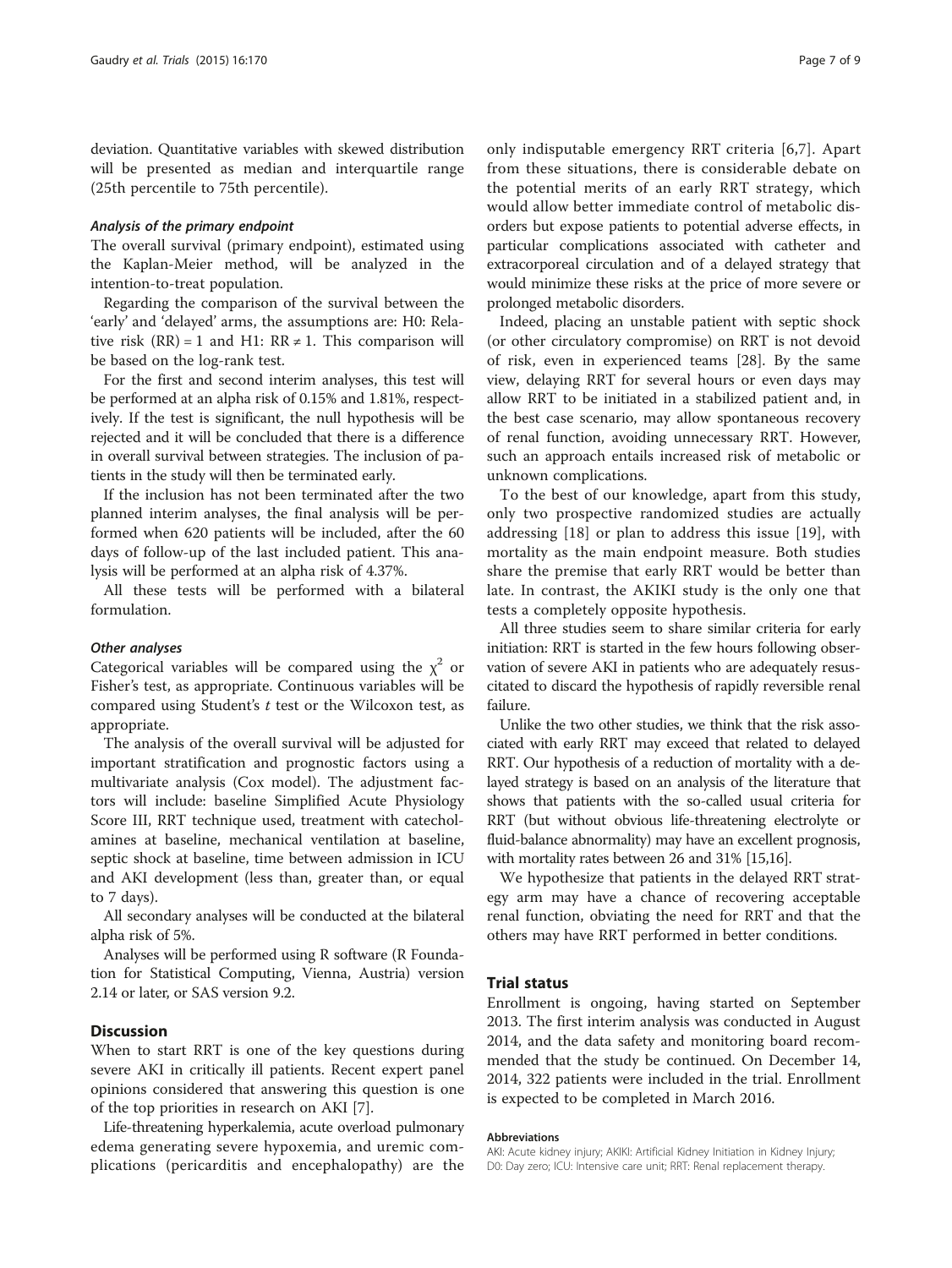#### <span id="page-7-0"></span>Competing interests

The authors declare that they have no competing interests.

#### Authors' contributions

SG, DD, and DH drafted the manuscript. SG, DD, DH, FS, LM-L, J-DR, and FT participated in the design of the AKIKI study and contributed to revisions of the original manuscript. DH and FT performed the statistical plan and sample size calculation. SG, FS, LM-L, BP, EB, AB (Alexandre Boyer), NL, GC, DC, AL, AB (Anne Bretagnol), JM, MT, PM, GT, JD, JR, MD, NdP, HY, BM, YL, CB, JM, BZ, SN, NB, IH, J-DR, and DD are involved in acquisition of data. All authors edited the manuscript and read and approved the final manuscript.

#### Acknowledgements

We are indebted to Professor Laurent Brochard (Critical Care Saint Michael's Hospital, University of Toronto), Professor Christian Melot (Hôpital ERASME, European Advanced Research in Economics and Statistics, Bruxelles), Professor Alexandre Hertig (Hôpital Tenon, Urgences néphrologiques et transplantation rénale, Université Pierre et Marie Curie, Paris) and Professor Benoit Misset (Medical-Surgical ICU, Saint Joseph Hospital Network, Paris, France; University Paris Descartes, Paris) for their participation in the independent data safety and monitoring board of the trial. The AKIKI trial is promoted by the Assistance Publique - Hôpitaux de Paris and funded by a grant from the French Ministry of Health (Programme Hospitalier de Recherche Clinique 2012; AOM12456).

#### Author details

1 Assistance Publique–Hôpitaux de Paris, Hôpital Louis Mourier, Service de Réanimation Médico-Chirurgicale, 178 rue des Renouillers, F-92700 Colombes, France. <sup>2</sup>Université Paris Diderot, Sorbonne Paris Cité, ECEVE, UMRS 1123, F-75010 Paris, France. <sup>3</sup>INSERM, ECEVE, U1123, F-75010 Paris, France. <sup>4</sup>INSERM, CIC-EC 1425, UMR 1123, Paris, France. <sup>5</sup>Assistance Publique– Hôpitaux de Paris, Hôpital Louis Mourier, Département d'Epidémiologie et Recherche Clinique, Paris, France. <sup>6</sup>Université Paris Diderot, UMR 1123, Sorbonne Paris Cité, Paris, France. <sup>7</sup>Medical-Surgical Intensive Care Unit, District Hospital Center, La Roche-sur-Yon, France. <sup>8</sup>Assistance Publique-Hôpitaux de Paris, Hôpital Bichat, Département d'Epidémiologie et Recherche Clinique, Paris, France. <sup>9</sup>Service de Réanimation, CHU de Pointe à Pitre - Abymes, CHU de la Guadeloupe, Basse-Terre, France. <sup>10</sup>Réanimation polyvalente, CH René Dubos, 95301 Pontoise, France. 11CHU Bordeaux, Hôpital Pellegrin, 33000 Bordeaux, France. <sup>12</sup>Département de réanimation médicale et médecine hyperbare, CHU Angers, Université d'Angers, Angers, France. 13Intensive Care Unit, Centre Hospitalier Sud Francilien, Corbeil Essonnes, France. <sup>14</sup>Réanimation médicale, CHU Rouen, 76000 Rouen, France.<br><sup>15</sup>Medical Intensive Care Unit, Gabriel Montpied Teaching Hospital, University Hospital of Clermont-Ferrand, Clermont-Ferrand, France. <sup>16</sup>Medical-Surgical Intensive Care Unit, Hôpital de La Source, Centre Hospitalier Régional d'Orléans, BP 6709, 45067 Orleans Cedex, France. 17Service de Pneumologie et Réanimation médicale, APHP, Groupe Hospitalier Pitié-Salpêtrière, Paris, France. 18Réanimation polyvalente, CH Victor Dupouy, 95107, Argenteil Cedex, France. <sup>19</sup>Réanimation, CH Cholet, 49300 Cholet, France. <sup>20</sup>Service de Réanimation Détresses respiratoires aiguës et infections sévères, Hôpital Nord, Marseille 13015, France. <sup>21</sup> Medical Intensive Care Unit, Archet I University Hospital, 151 Route Saint Antoine de Ginestière, 06200 Nice, France. <sup>22</sup>Réanimation, CH de Beauvais, 60000 Beauvais, France. <sup>23</sup>Medical Intensive Care Unit, Saint-Etienne University Hospital, Avenue Albert Raymond, Saint-Priest en Jarez, France. 24Assistance Publique-Hôpitaux de Paris, Hôpitaux Universitaires Henri Mondor, DHU A-TVB, Service de Réanimation Médicale, Créteil, France. 25CARMAS research group, UPEC-Université Paris-Est Créteil Val de Marne, Créteil, France. 26Réanimation médicale, Hôpital de la Croix Rousse, 69000 Lyon, France. 27Réanimation Médicale et Toxicologique, Hôpital Lariboisière, INSERM U1144, Université Paris Diderot, Paris, France. <sup>28</sup>Réanimation, CH Poissy Saint Germain en laye, 78300 Poissy, France. <sup>29</sup>Service de Pneumologie et Réanimation, Hôpital Tenon, Assistance Publique-Hôpitaux de Paris and Université Pierre et Marie<br>Curie, 4 Rue de la Chine, 75020 Paris, France. <sup>30</sup>Medical intensive care unit, University medical center and INSERM U-1088, University of Picardie, Amiens, France. 31Réanimation médico-chirurgicale, CH Versailles, 78000 Versailles, France. 32Centre de Réanimation, Hôpital R. Salengro, CHRU de Lill, Rue E. Laine, 59037 Lille Cedex, France. 33AP–HP, Hôpital Saint Antoine, Service de Réanimation Médicale, Paris F-75012, France. <sup>34</sup>Université Paris Diderot, Sorbonne Paris Cité, IAME, UMRS 1137, F-75018 Paris, France. <sup>35</sup>INSERM, IAME, U1137, F-75018 Paris, France. <sup>36</sup>Present address: Intensive care unit, Hôpital Louis Mourier, 178 rue des Renouillers, 92110 Colombes, France.

#### Received: 23 December 2014 Accepted: 10 April 2015 Published online: 17 April 2015

#### References

- 1. Hoste EAJ, Schurgers M. Epidemiology of acute kidney injury: how big is the problem? Crit Care Med. 2008;36:S146–51.
- 2. Uchino S, Kellum JA, Bellomo R, Doig GS, Morimatsu H, Morgera S, et al. Acute renal failure in critically ill patients: a multinational, multicenter study. JAMA. 2005;294:813–8.
- 3. De Mendonça A, Vincent JL, Suter PM, Moreno R, Dearden NM, Antonelli M, et al. Acute renal failure in the ICU: risk factors and outcome evaluated by the SOFA score. Intensive Care Med. 2000;26:915–21.
- 4. Schortgen F, Soubrier N, Delclaux C, Thuong M, Girou E, Brun-Buisson C, et al. Hemodynamic tolerance of intermittent hemodialysis in critically ill patients: usefulness of practice guidelines. Am J Respir Crit Care Med. 2000;162:197–202.
- 5. Ympa YP, Sakr Y, Reinhart K, Vincent J-L. Has mortality from acute renal failure decreased? A systematic review of the literature. Am J Med. 2005;118:827–32.
- 6. Brochard L, Abroug F, Brenner M, Broccard AF, Danner RL, Ferrer M, et al. An official ATS/ERS/ESICM/SCCM/SRLF statement: prevention and management of acute renal failure in the ICU patient: an international consensus conference in intensive care medicine. Am J Respir Crit Care Med. 2010;181:1128–55.
- 7. Section 5: dialysis interventions for treatment of AKI. Kidney Int Suppl. (2011). 2012; 2(1):89–115.
- 8. Yang Y-X, Lewis JD. Prevention and treatment of stress ulcers in critically ill patients. Semin Gastrointest Dis. 2003;14:11–9.
- 9. Faisy C, Guerot E, Diehl J-L, Iftimovici E, Fagon J-Y. Clinically significant gastrointestinal bleeding in critically ill patients with and without stress-ulcer prophylaxis. Intensive Care Med. 2003;29:1306–13.
- 10. Bagshaw SM, Cruz DN, Gibney RTN, Ronco C. A proposed algorithm for initiation of renal replacement therapy in adult critically ill patients. Crit Care. 2009;13:317.
- 11. Joannidis M, Forni LG. Clinical review: timing of renal replacement therapy. Crit Care. 2011;15:223.
- 12. Ricci Z, Ronco C. Timing, dose and mode of dialysis in acute kidney injury. Curr Opin Crit Care. 2011;17:556–61.
- 13. Elseviers MM, Lins RL, Van der Niepen P, Hoste E, Malbrain ML, Damas P, et al. Renal replacement therapy is an independent risk factor for mortality in critically ill patients with acute kidney injury. Crit Care. 2010;14:R221.
- 14. Vinsonneau C, Monchi M. Too early initiation of renal replacement therapy may be harmful. Crit Care. 2011;15:112.
- 15. Schneider AG, Uchino S, Bellomo R. Severe acute kidney injury not treated with renal replacement therapy: characteristics and outcome. Nephrol Dial Transplant. 2012;27:947–52.
- 16. Gaudry S, Ricard J-D, Leclaire C, Rafat C, Messika J, Bedet A, et al. Acute kidney injury in critical care: experience of a conservative strategy. J Crit Care. 2014;29(6):1022–7.
- 17. Clark E, Wald R, Walsh M, Bagshaw SM, Canadian Acute Kidney Injury (CANAKI) Investigators. Timing of initiation of renal replacement therapy for acute kidney injury: a survey of nephrologists and intensivists in Canada. Nephrol Dial Transplant. 2012;27:2761–7.
- 18. Barbar SD, Binquet C, Monchi M, Bruyère R, Quenot J-P. Impact on mortality of the timing of renal replacement therapy in patients with severe acute kidney injury in septic shock: the IDEAL-ICU study (initiation of dialysis early versus delayed in the intensive care unit): study protocol for a randomized controlled trial. Trials. 2014;15:270.
- 19. Smith OM, Wald R, Adhikari NKJ, Pope K, Weir MA, Bagshaw SM, et al. Standard versus accelerated initiation of renal replacement therapy in acute kidney injury (STARRT-AKI): study protocol for a randomized controlled trial. Trials. 2013;14:320.
- 20. Section 2: AKI definition. Kidney Int Suppl. (2011). 2012;2(1):19–36.
- 21. Vinsonneau C, Allain-Launay E, blayau C, Darmon M, du Cheyron D, Gaillot T, et al. Épuration extrarénale en réanimation adulte et pédiatrique. Recommandations formalisées d'experts sous l'égide de la Société de réanimation de langue française (SRLF), avec la participation de la Société française d'anesthésie-réanimation (Sfar), du Groupe francophone de